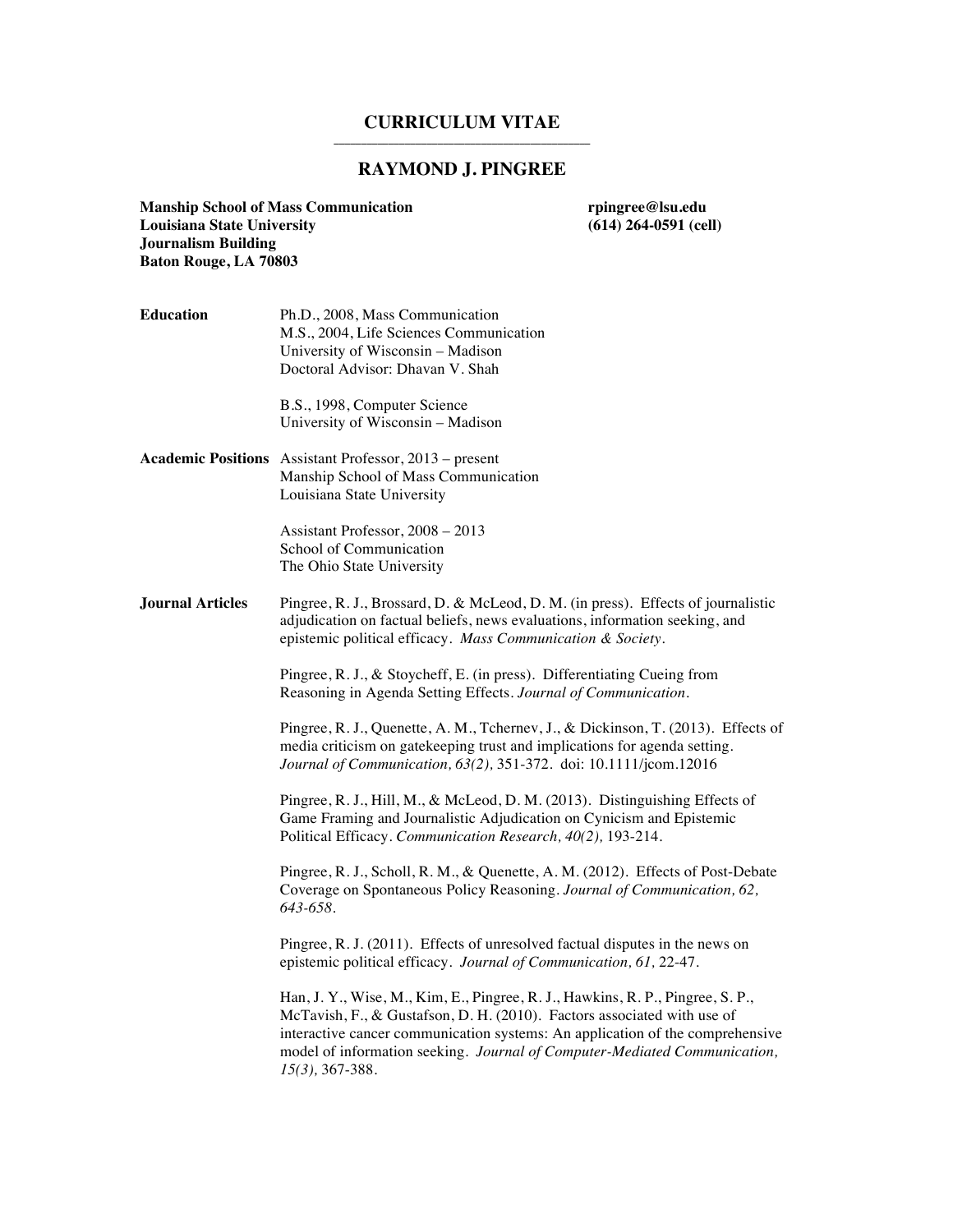|                          | Pingree, R. J. (2007). "How Messages Affect their Senders: A More General<br>Model of Message Effects and Implications for Deliberation." Communication<br>Theory, 17, 439-461.                                                                             |
|--------------------------|-------------------------------------------------------------------------------------------------------------------------------------------------------------------------------------------------------------------------------------------------------------|
|                          | Pingree, R. J. (2006). "Decision Structure and the Problem of Scale in<br>Deliberation." Communication Theory, 16, 198-222.                                                                                                                                 |
| <b>Book Chapters</b>     | Pingree, R. J. (2009). "Decision structure: A new approach to three problems in<br>deliberation." In Davies, T. & Gangadharen, S. (Eds.), Online Deliberation:<br>Design, Research, and Practice. Stanford, CA: CSLI.                                       |
|                          | Pingree, R. J. (under contract). Implications of Expression Effects for New<br>Media. To appear in Gil de Zúñiga, H. (Ed.), New Agendas in Communication:<br>New Technologies & Civic Engagement. Routledge.                                                |
|                          | Pingree, R. J., Borah, P., & Culver, K. (under contract). Media Effects Theory.<br>To appear in Mazzoleni, G., Barnhurst, K., Ikeda, K., Maia, R., & Wessler, H.<br>(Eds.), The International Encyclopedia of Political Communication. Wiley-<br>Blackwell. |
| <b>Under Review</b>      | Pingree, R. J., DeBell, P. A., & Esralew, S. E Elite Cueing of Causal<br>Absolutism and its Implications for the Democratic Consequences of Ideology.<br>Under review at Mass Communication & Society.                                                      |
|                          | Scholl, R. M., Gotlieb, M. R., Pingree, R. J., Vraga, E. K., Wang, M. B., &<br>Shah, D. V Media effects on argument repertoire: Frames, congruence, and<br>Emotion. Revise and resubmit invited by Journalism and Mass Communication<br>Quarterly.          |
|                          | Scholl, R. M., Pingree, R. J., Gotlieb, M. R., Veenstra, A. S., & Shah, D.V<br>Here's what you'll learn from this news story: Prior framing and learning<br>reasons from news. Electronic News.                                                             |
| <b>Conference Papers</b> | Pingree, R. J., Quenette, A. M., Tchernev, J., & Dickinson, T. Effects of media<br>criticism on gatekeeping trust and implications for agenda setting. International<br>Communication Association, Phoenix, May 28, 2012.                                   |
|                          | Pingree, R. J., Hill, M., & McLeod, D. M. (2011). The influence of post-debate<br>news framing and fact-checking on Epistemic Political Efficacy and Cynicism.<br>International Communication Association, Boston, May 28, 2011.                            |
|                          | Pingree, R. J., Scholl, R. M., & Quenette, A. (2011). Effects of postdebate<br>coverage on spontaneous policy reasoning. International Communication<br>Association, Boston, May 28, 2011.                                                                  |
|                          | Pingree, R. J. (2010). A correlation network visualization tool applied to<br>mapping political space. Midwest Association for Public Opinion Research,<br>Chicago, November 20, 2010                                                                       |
|                          | Pingree, R. J. (2009). Neutral reporting and epistemic political efficacy.<br>International Communication Association, Chicago, May 25, 2009.                                                                                                               |
|                          | Pingree, R. J., Brossard, D., & McLeod, D. M. (2006). "Is There Truth Out<br>There? Media Effects on Epistemic Efficacy." Midwest Association for Public<br>Opinion Research, Chicago, November 17-18 2006.                                                 |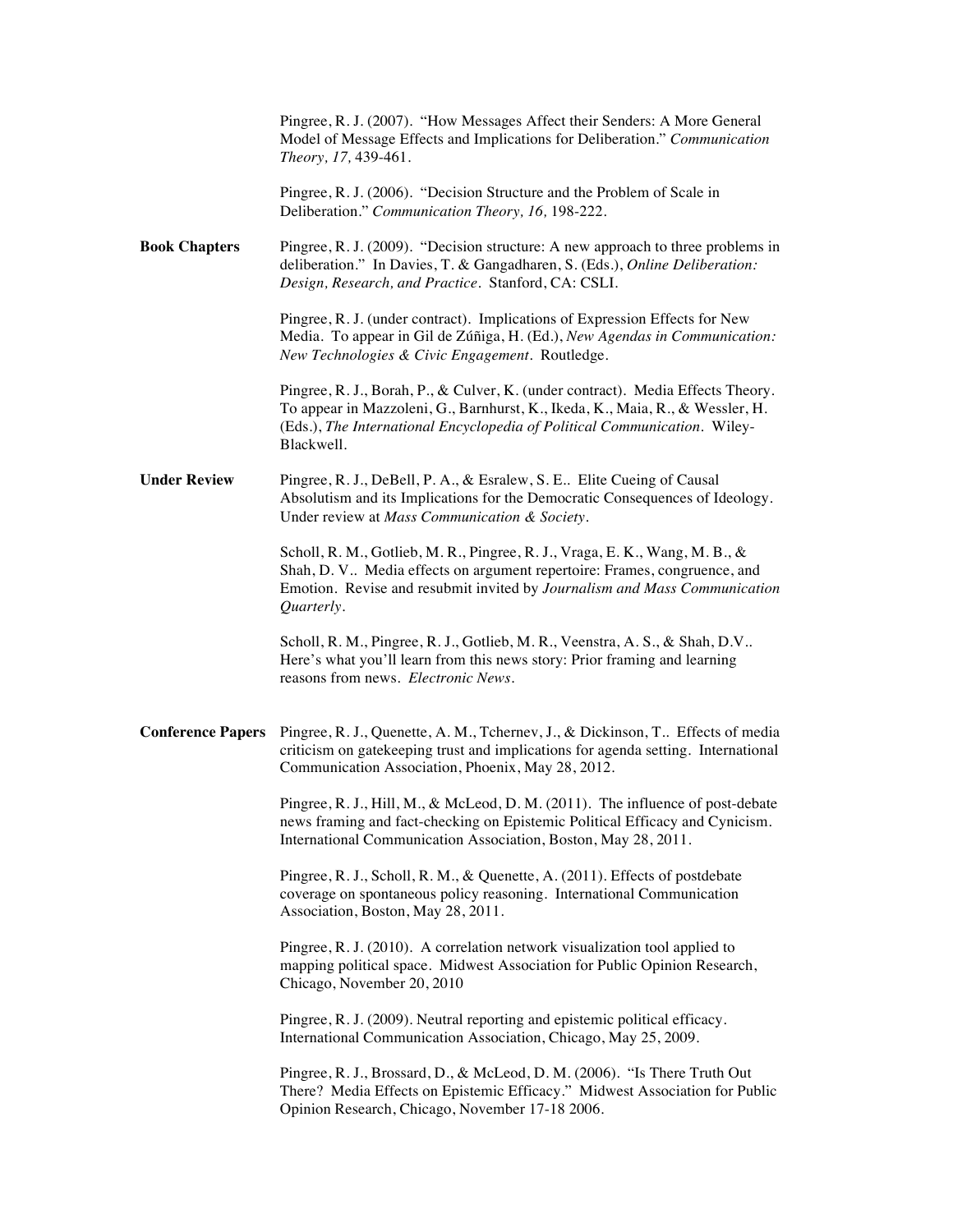|                                                 | Hwang, H., Scholl, R. M., & Pingree, R. J. (2006). "Using a Simulated<br>Discussion to Isolate Effects of Oppositional Message Characteristics:<br>Interactions with Opinion Strength on Attitudes about the Other Side." Midwest<br>Association for Public Opinion Research, Chicago, November 17-18 2006.                                                                                                                                                                                                                                                                                                                                                            |
|-------------------------------------------------|------------------------------------------------------------------------------------------------------------------------------------------------------------------------------------------------------------------------------------------------------------------------------------------------------------------------------------------------------------------------------------------------------------------------------------------------------------------------------------------------------------------------------------------------------------------------------------------------------------------------------------------------------------------------|
|                                                 | Scholl, R. M., Pingree, R. J., Gotlieb, M. R., Veenstra, A. S., & Shah, D.V.<br>(2006). "Framed Video Processing and the Spread of Activation: Implications<br>for Deliberative Reasoning,." Association for Education in Journalism and<br>Mass Communication (Communication Theory and Methodology Division), San<br>Francisco, August 2-5, 2006.                                                                                                                                                                                                                                                                                                                    |
|                                                 | Pingree, R. J. & Scholl, R. M. (2005). "Reason Expression: Effects of<br>Superficial Media Coverage on a New Measure of Discussion Behavior."<br>Midwest Association for Public Opinion Research, Chicago, November 18-19,<br>2005.                                                                                                                                                                                                                                                                                                                                                                                                                                    |
|                                                 | Pingree, R. J. (2005). "Prioritizing together: Agenda building in democratically<br>structured deliberation." Online Deliberation Conference, Stanford, May 20-22,<br>2005.                                                                                                                                                                                                                                                                                                                                                                                                                                                                                            |
|                                                 | Pingree, R. J. (2003). "None of the Above: Creating Mass Deliberation Without<br>Discussion." Association for Education in Journalism and Mass<br>Communication (Communication Theory and Methodology Division), Kansas<br>City, July 29 – August 2, 2003.                                                                                                                                                                                                                                                                                                                                                                                                             |
| Grant                                           | Center for Excellence in Cancer Communication Research in support of<br>"Insightful Expression and Emotional Reasoning: How Communication in<br>CHESS Affects Message Senders" - Co-Principal Investigator - \$18,211 -<br>4/15/07 - 10/15/07, w/ Dhavan V. Shah, Bret Shaw, and Jeong Yeob Han.                                                                                                                                                                                                                                                                                                                                                                       |
| <b>Courses taught</b>                           | Introduction to Organizational Communication (large lecture)<br><b>User-Centered Web Design</b><br>Communication in Decision Making<br>Political Communication and E-Democracy<br>Political Communication<br>Political Communication (graduate seminar)<br>Mass Communication and the Individual (graduate seminar)                                                                                                                                                                                                                                                                                                                                                    |
| Recent<br><b>Teaching</b><br><b>Evaluations</b> | 4.8 / 5.0 – Political Communication, Spring 2013<br>4.3 / 5.0 - New Media & Democracy, Spring 2013 (new prep)<br>4.9 / 5.0 – User-Centered Communication Design, Fall 2012 (new prep)<br>4.4 / 5.0 – Introduction to Organizational Communication, Fall, 2012<br>4.6 / 5.0 - Political Communication, Spring 2012<br>4.3 / 5.0 - Introduction to Organizational Communication, Spring 2012<br>4.8 / 5.0 – Communication in Decision Making, Spring 2011 (new prep)<br>4.4 / 5.0 - Political Communication, Spring 2011<br>5.0 / 5.0 - Political Communication (graduate seminar), Winter 2011<br>4.1 / 5.0 – Introduction to Organizational Communication, Winter 2011 |
| <b>Service</b>                                  | Professional Freedom and Responsibility Chair, 2011-2012.<br>Political Communication Interest Group.<br>Association for Education in Journalism and Mass Communication<br>Publications Committee member, 2010-2012                                                                                                                                                                                                                                                                                                                                                                                                                                                     |
|                                                 | School of Communication                                                                                                                                                                                                                                                                                                                                                                                                                                                                                                                                                                                                                                                |